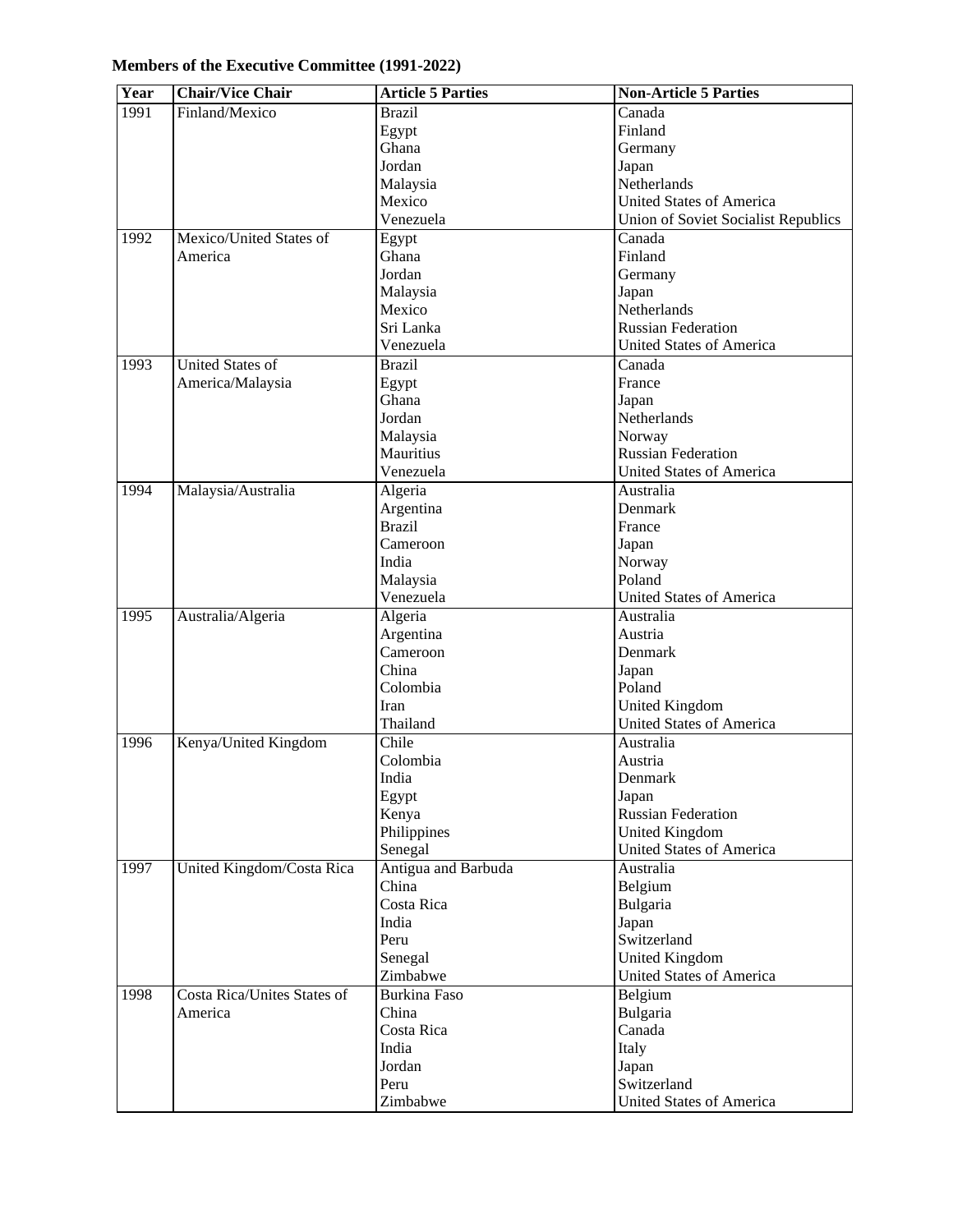| Year | <b>Chair/Vice Chair</b>        | <b>Article 5 Parties</b> | <b>Non-Article 5 Parties</b>    |
|------|--------------------------------|--------------------------|---------------------------------|
| 1999 | Unites States of America/India | Algeria                  | Belgium                         |
|      |                                | <b>Bahamas</b>           | Canada                          |
|      |                                | <b>Brazil</b>            | Italy                           |
|      |                                | <b>Burkina Faso</b>      | Japan                           |
|      |                                | China                    | Slovakia                        |
|      |                                | India                    | Sweden                          |
|      |                                | Uganda                   | <b>United States of America</b> |
| 2000 | India/Germany                  | <b>Bahamas</b>           | Australia                       |
|      |                                | <b>Brazil</b>            | Germany                         |
|      |                                | China                    | Japan                           |
|      |                                | Dominican Republic       | Netherlands                     |
|      |                                | India                    | Slovakia                        |
|      |                                | Tunisia                  | Sweden                          |
|      |                                | Uganda                   | <b>United States of America</b> |
| 2001 | Germany/Tunisia                | Colombia                 | Australia                       |
|      |                                | Dominican Republic       | Finland                         |
|      |                                | India                    | Germany                         |
|      |                                | Jordan                   | Japan                           |
|      |                                | Malaysia                 | Netherlands                     |
|      |                                | Nigeria                  | Poland                          |
|      |                                | Tunisia                  | <b>United States of America</b> |
| 2002 | Nigeria/Japan                  | Burundi                  | Canada                          |
|      |                                | China                    | Finland                         |
|      |                                | Colombia                 | France                          |
|      |                                | El Salvador              | Japan                           |
|      |                                | Nigeria                  | Netherlands                     |
|      |                                | Syria                    | Poland                          |
|      |                                | Tanzania                 | <b>United States of America</b> |
| 2003 | Japan/El Salvador              | <b>Bolivia</b>           | Austria                         |
|      |                                | Burundi                  | Belgium                         |
|      |                                | El Salvador              | Canada                          |
|      |                                | India                    | France                          |
|      |                                | Jordan                   | Hungary                         |
|      |                                | Mauritius                | Japan                           |
|      |                                | Saint Lucia              | United States of America        |
| 2004 | Argentina/Austria              | Argentina                | Austria                         |
|      |                                | Bangladesh               | Belgium                         |
|      |                                | China                    | Canada                          |
|      |                                | Cuba                     | Hungary                         |
|      |                                | Iran                     | Japan                           |
|      |                                | Mauritius                | <b>United Kingdom</b>           |
|      |                                | Niger                    | <b>United States of America</b> |
| 2005 | Austria/Syria                  | <b>Brazil</b>            | Austria                         |
|      |                                | Cuba                     | Belgium                         |
|      |                                | Macedonia                | Canada                          |
|      |                                | Niger                    | Czech Republic                  |
|      |                                | Syria                    | Japan                           |
|      |                                | Thailand                 | <b>United Kingdom</b>           |
|      |                                | Zambia                   | <b>United States of America</b> |
| 2006 | Syria/Australia                | <b>Brazil</b>            | Australia                       |
|      |                                | Burundi                  | Belgium                         |
|      |                                | Guinea                   | <b>Czech Republic</b>           |
|      |                                | India                    | Italy                           |
|      |                                | Mexico                   | Japan                           |
|      |                                | Syria                    | Sweden                          |
|      |                                | Zambia                   | <b>United States of America</b> |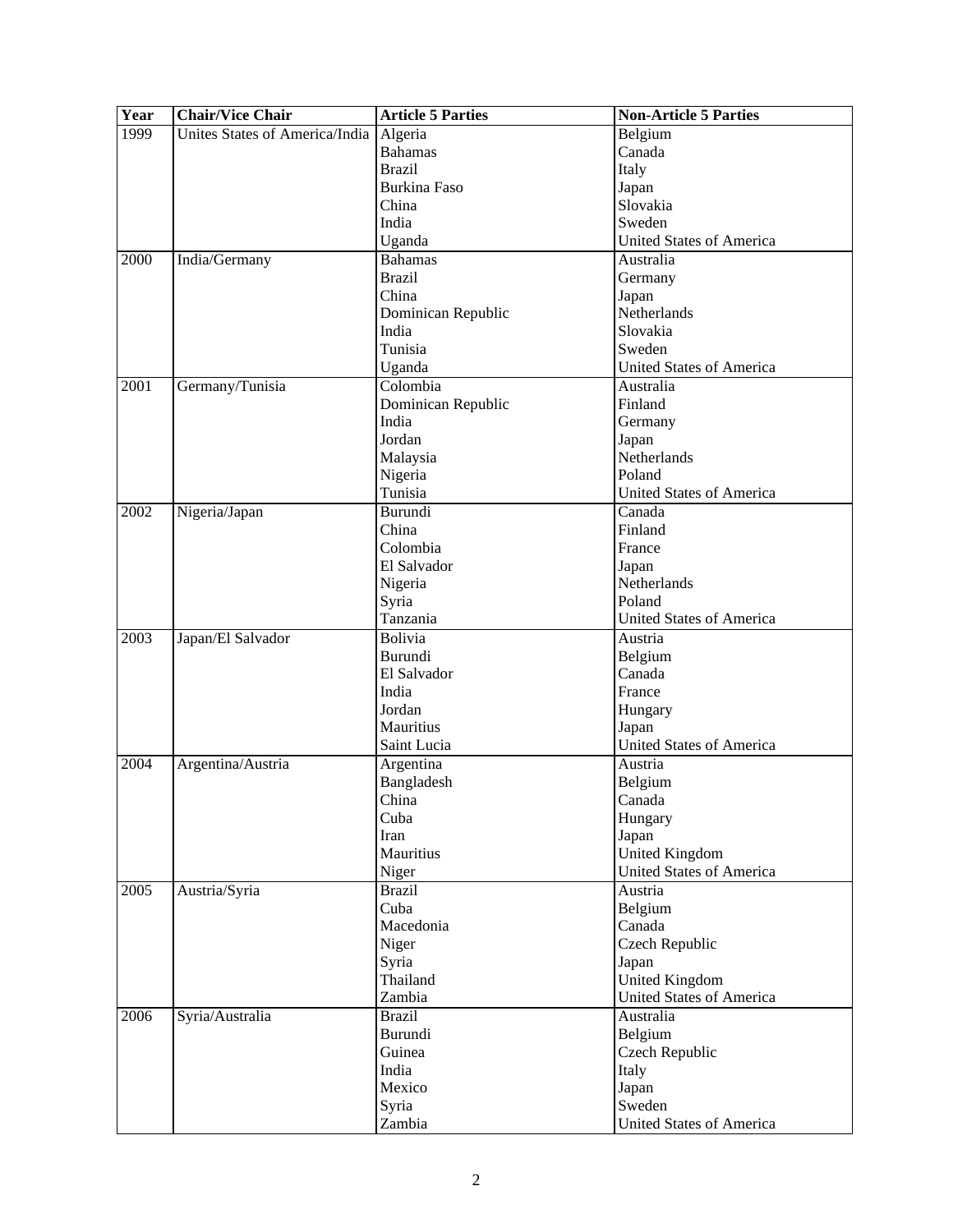| Year | <b>Chair/Vice Chair</b>           | <b>Article 5 Parties</b> | <b>Non-Article 5 Parties</b>        |
|------|-----------------------------------|--------------------------|-------------------------------------|
| 2007 | Canada/Guinea                     | China                    | Canada                              |
|      |                                   | Guinea                   | Belgium                             |
|      |                                   | Jordan                   | Czech Republic                      |
|      |                                   | Mexico                   | Italy                               |
|      |                                   | Saint Lucia              | Japan                               |
|      |                                   | Sudan                    | Sweden                              |
|      |                                   | Uruguay                  | <b>United States of America</b>     |
| 2008 | Gabon/Sweden                      | China                    | Australia                           |
|      |                                   | Dominican Republic       | Belgium                             |
|      |                                   | Gabon                    | Germany                             |
|      |                                   | India                    | Japan                               |
|      |                                   | Lebanon                  | Romania                             |
|      |                                   | Sudan                    | Sweden                              |
|      |                                   | Uruguay                  | <b>United States of America</b>     |
| 2009 | Sweden/Dominican Republic         | <b>Bolivia</b>           | Australia                           |
|      |                                   | China                    | Belgium                             |
|      |                                   | Dominican Republic       | Germany                             |
|      |                                   | Gabon                    | Japan                               |
|      |                                   | Georgia                  | Romania                             |
|      |                                   | Namibia                  | Sweden                              |
|      |                                   | Yemen                    | <b>United States of America</b>     |
| 2010 | Colombia/Canada                   | Colombia                 | Belgium                             |
|      |                                   | Grenada                  | Canada                              |
|      |                                   | India                    | France                              |
|      |                                   | Morocco                  | Japan                               |
|      |                                   | Namibia                  | Switzerland                         |
|      |                                   | Saudi Arabia             | Ukraine                             |
|      |                                   | Senegal                  | <b>United States of America</b>     |
| 2011 | Australia/China                   | Argentina                | Australia                           |
|      |                                   | China                    | Belgium                             |
|      |                                   | Cuba                     | Czech Republic                      |
|      |                                   | Grenada                  | France                              |
|      |                                   | Kenya                    | Japan                               |
|      |                                   | Kuwait                   | Switzerland                         |
|      |                                   | Morocco                  | <b>United States of America</b>     |
| 2012 | China/United Kingdom of           | Argentina                | Belgium                             |
|      | <b>Great Britain and Northern</b> | China                    | Canada                              |
|      | Ireland                           | Cuba                     | Finland                             |
|      |                                   | India                    | Japan                               |
|      |                                   | Jordan                   | Romania                             |
|      |                                   | Kenya                    | United Kingdom of Great Britain     |
|      |                                   | Mali                     | and Northern Ireland                |
|      |                                   |                          | <b>United States of America</b>     |
| 2013 | United Kingdom/Serbia             | India                    | Belgium                             |
|      |                                   | Kuwait                   | Bulgaria                            |
|      |                                   | Mali                     | Canada                              |
|      |                                   | Nicaragua                | Finland                             |
|      |                                   | Serbia                   | Japan                               |
|      |                                   | Uganda                   | United Kingdom of Great Britain     |
|      |                                   | Uruguay                  | and Northern Ireland                |
|      |                                   |                          | <b>United States of America</b>     |
| 2014 | Mauritius/United States of        | China                    | Australia                           |
|      | America                           | Comoros                  | Belgium                             |
|      |                                   | Grenada                  | Italy                               |
|      |                                   | Mauritius                | Japan                               |
|      |                                   | Nicaragua                | <b>Russian Federation</b><br>Sweden |
|      |                                   | Saudi Arabia             | <b>United States of America</b>     |
|      |                                   | Uruguay                  |                                     |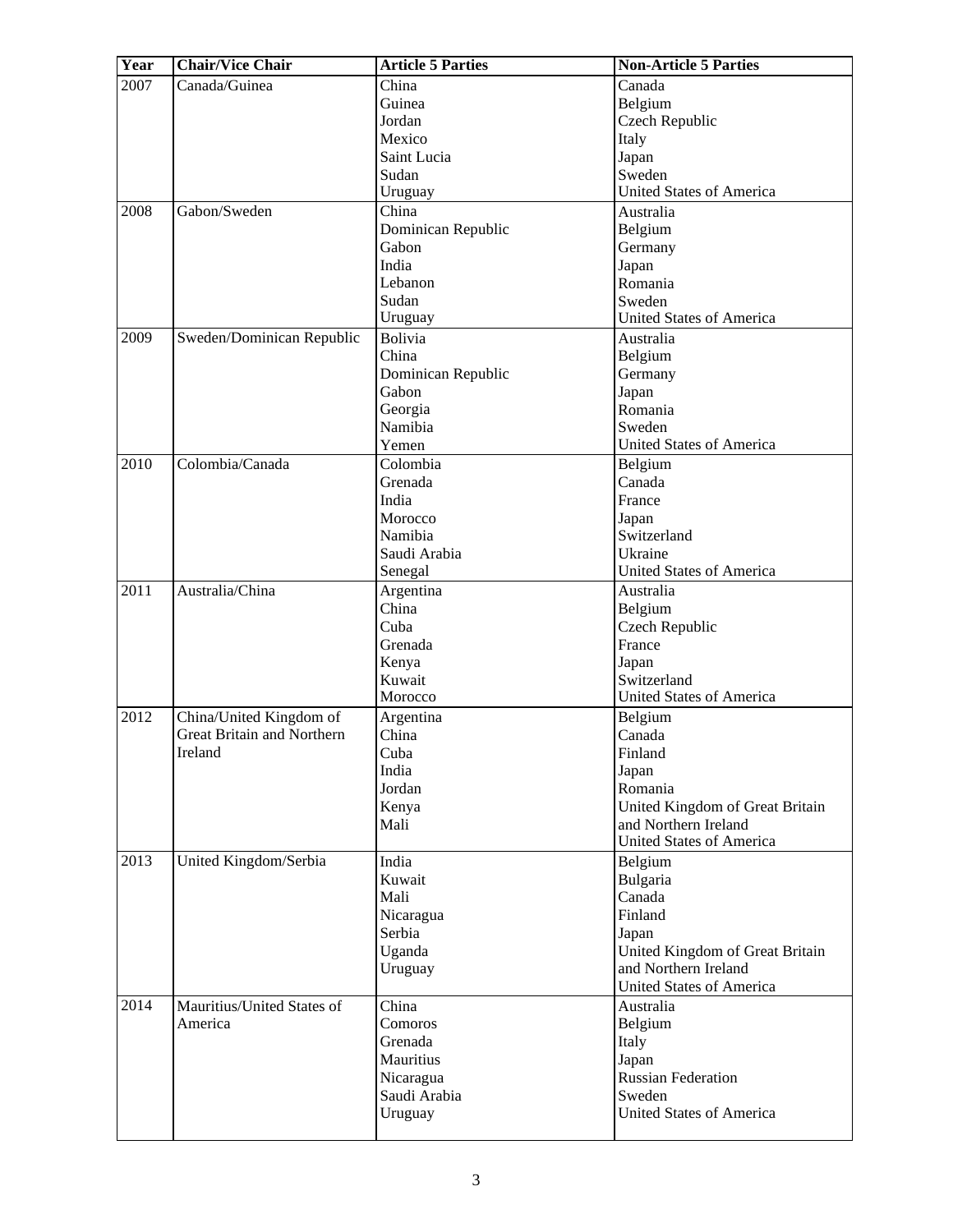| Year | <b>Chair/Vice Chair</b> | <b>Article 5 Parties</b>    | <b>Non-Article 5 Parties</b>    |
|------|-------------------------|-----------------------------|---------------------------------|
| 2015 | <b>United States of</b> | Bahrain                     | Australia                       |
|      | America/Grenada         | <b>Brazil</b>               | Belgium                         |
|      |                         | Comoros                     | Italy                           |
|      |                         | Egypt                       | Japan                           |
|      |                         | Grenada                     | <b>Russian Federation</b>       |
|      |                         | India                       | Sweden                          |
|      |                         | United Republic of Tanzania | <b>United States of America</b> |
| 2016 | Mexico/Austria          | Argentina                   | Austria                         |
|      |                         | Cameroon                    | Belgium                         |
|      |                         | China                       | Canada                          |
|      |                         | Egypt                       | Germany                         |
|      |                         | India                       | Japan                           |
|      |                         | Jordan                      | <b>Russian Federation</b>       |
|      |                         | Mexico                      | <b>United States of America</b> |
| 2017 | Austria/Lebanon         | Argentina                   | Australia                       |
|      |                         | Bosnia and Herzegovina      | Austria                         |
|      |                         | Cameroon                    | Belgium                         |
|      |                         | China                       | Germany                         |
|      |                         | Lebanon                     | Japan                           |
|      |                         | Mexico                      | Slovakia                        |
|      |                         | Nigeria                     | <b>United States of America</b> |
| 2018 | Lebanon/Canada          | Argentina                   | Belgium                         |
|      |                         | Benin                       | Canada                          |
|      |                         | Dominican Republic          | France                          |
|      |                         | Grenada                     | Japan                           |
|      |                         | India                       | Norway                          |
|      |                         | Lebanon                     | Slovakia                        |
|      |                         | Nigeria                     | <b>United States of America</b> |
| 2019 | Canada/Rwanda           | Argentina                   | Belgium                         |
|      |                         | Benin                       | Canada                          |
|      |                         | China                       | France                          |
|      |                         | Grenada                     | Hungary                         |
|      |                         | Kuwait                      | Japan                           |
|      |                         | Niger                       | Norway                          |
|      |                         | Rwanda                      | <b>United States of America</b> |
| 2020 | Rwanda/Belgium          | Bahrain                     | Australia                       |
|      |                         | Bangladesh                  | Belgium                         |
|      |                         | Chile                       | Czech Republic                  |
|      |                         | Djibouti                    | Japan                           |
|      |                         | India                       | Switzerland                     |
|      |                         | Rwanda                      | United Kingdom of Great Britain |
|      |                         | Suriname                    | and Northern Ireland            |
|      |                         |                             | <b>United States of America</b> |
| 2021 | Belgium/Bahrain         | Armenia                     | Australia                       |
|      |                         | Bahrain                     | Belgium                         |
|      |                         | China                       | Czechia                         |
|      |                         | Djibouti                    | Japan                           |
|      |                         | Paraguay                    | Switzerland                     |
|      |                         | Suriname                    | United Kingdom of Great Britain |
|      |                         | Zimbabwe                    | and Northern Ireland            |
|      |                         |                             | <b>United States of America</b> |